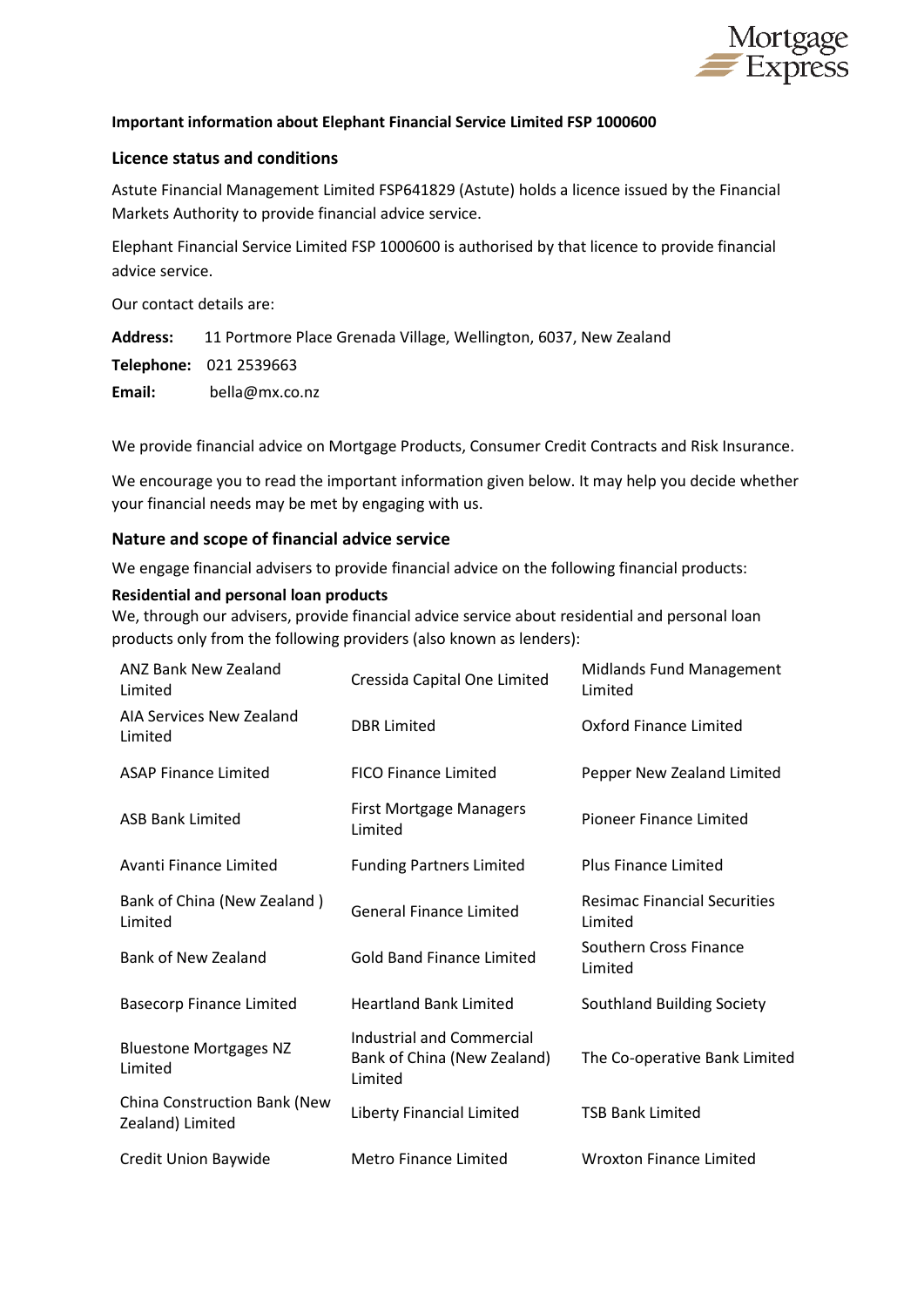

### **Personal risk insurance products**

We, through our advisers, provide financial advice service about personal risk insurance products (e.g., life insurance, income protection insurance, mortgage protection insurance, total and permanent disability insurance, trauma or critical health insurance, and medical or health insurance) only from the following providers:

| AIA Services New Zealand<br>Limited               | Asteron Life Limited | Cigna Life Insurance New<br>Zealand Limited |
|---------------------------------------------------|----------------------|---------------------------------------------|
| <b>Fidelity Life Assurance</b><br>Company Limited | nib nz limited       | Southern Cross Medical Care<br>Society      |

We do not provide financial advice service related to:

- a. Investment products (e.g., shares, bonds, managed funds, etc.) and KiwiSaver products; and
- b. Estate planning (such as Wills, Enduring Powers of Attorney, and trusts of any description);
- c. General Insurance products.

You will need to consult appropriate specialists if you would like advice on the above products.

#### **Fees, expenses, or other amounts payable**

In majority of cases we do not charge any fee, expense or other amount for the financial advice provided to you or for implementing that advice. Our remuneration is paid by the product providers by way of commission.

However, we may charge a fee for the financial advice service provided to a client where a client repays a residential home loan within a defined time up to 28 months from the date it is drawn down / cancels a personal risk insurance product policy within 24 months from the date the policy is put in place.

Whether a fee will be charged, the manner in which it will be charged and the date by which the fee will be payable will be advised when the financial advice service is provided to the client.

#### **Conflicts of interest and commissions or other incentives**

#### **Residential and personal loan products**

We and Astute will receive commission from the lenders who provide residential and personal loan products. If you decide to take out a residential or personal loan, then the lender will pay commission based on the amount of loan settled with that lender or lenders.

Our adviser takes drawings from Elephant Financial Service Limited.

#### **Personal risk insurance products**

We and Astute will receive commission from the insurance companies who provide personal risk insurance products. If you decide to take out a personal risk insurance policy, then the insurance company will pay commission based on the premium that you pay.

Our adviser takes drawings from Elephant Financial Service Limited.

From time to time, various product providers (described previously) may also reward us and/or Astute for the overall business provided to them. They may give tickets to sports events, hampers, or other incentives. To ensure that our financial advisers prioritise the client's interests above their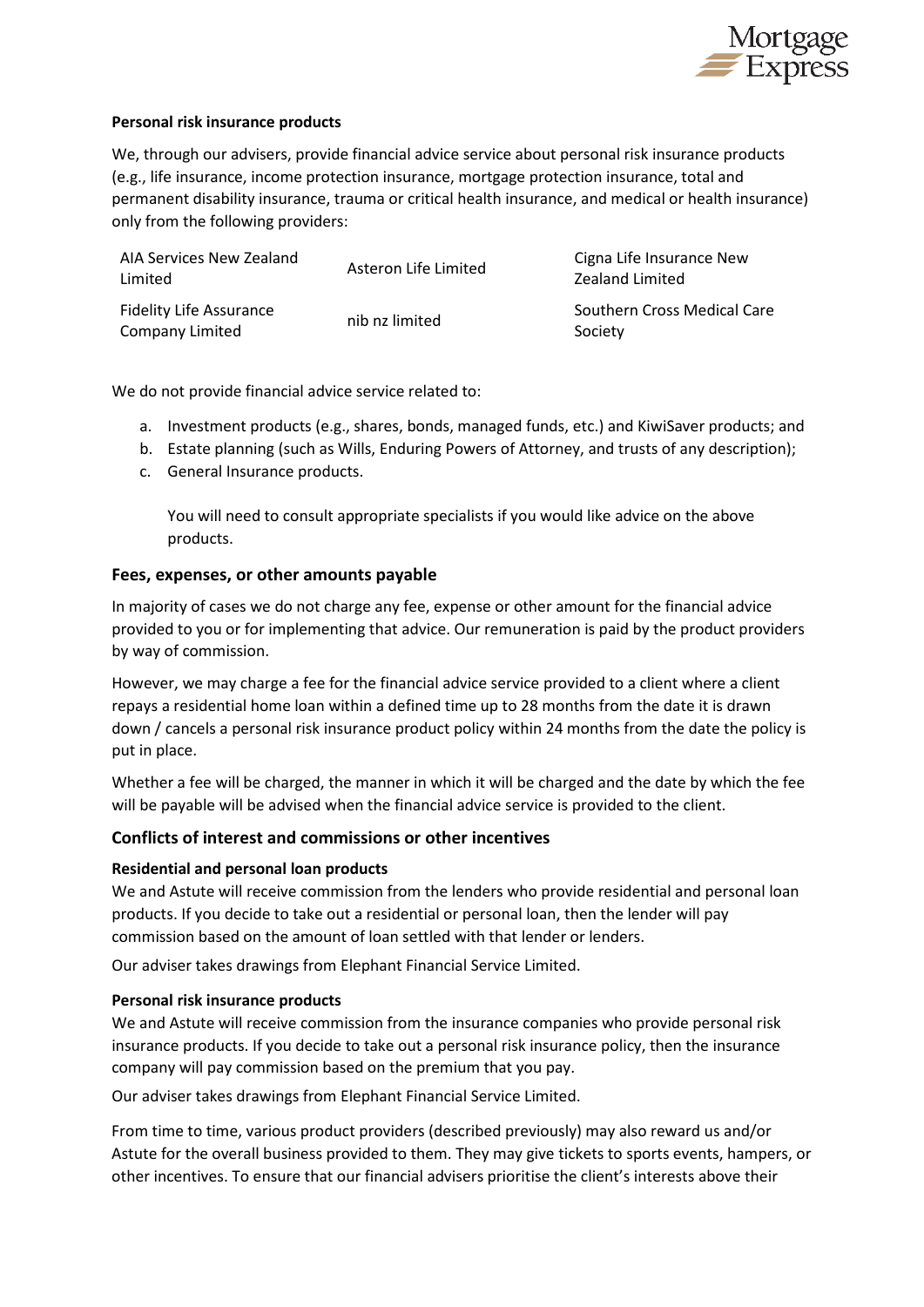

own, we follow an advice process that ensures our recommendations are made based on the client's personal goals and circumstances. All our financial advisers undergo annual professional development refresher training about how to manage conflicts of interest. We maintain registers of conflicts of interests, and the gifts and incentives received.

# **Complaints handling and dispute resolution**

We take all complaints seriously and works to resolve them as quickly as possible.

If you are unhappy with our financial advice service, and wish to make a complaint, please contact your financial adviser so he or she can try to put things right.

If you do not feel comfortable discussing your concerns with your adviser, you can:

- Call Mortgage Express Head Office on 0800 226226 between the hours of 8:30 am 5 pm week days
- Email [complaints@mx.co.nz](mailto:complaints@mx.co.nz)
- Write to Mortgage Express Head Office, PO Box 9268, Newmarket, Auckland 1023.

## **How your Complaint will be handled**

We will deal with your complaint using our internal complaints handling process. Accordingly,

- We will investigate your complaint by analysing the information you provided us; and
- We may contact you to get additional information about your complaint.

We aim to resolve your complaint within 40 days of its receipt and advise you, in writing, our proposed resolution to your complaint.

If we cannot resolve your complaint within 40 days of receipt (or any additional time you have given us thereafter, at our request) you can contact the Financial Services Complaints Ltd (FSCL).

FSCL provides an independent external dispute resolution service to consumers with complaints about their financial service providers. This service will cost you nothing and will help us to investigate or resolve your complaint if it is not resolved to your satisfaction using our internal complaints process.

You can contact the FSCL Scheme at:

| Email:     | complaints@fscl.org.nz                     |
|------------|--------------------------------------------|
| Website:   | www.fscl.org.nz                            |
| Telephone: | 0800 347 257 or +64 4 4723725              |
| Address:   | Level 4, 101 Lambton Quay, Wellington 6011 |
|            | P O Box 5967, Wellington 6140              |

#### **Duties**

We, Astute and our financial advisers are bound by the following duties under the Financial Markets Conduct Act 2013 to:

• meet the standards of competence, knowledge, and skill set out in the Code of Professional Conduct for Financial Advice Services (Code of Conduct), which form part of the wider regulatory regime for financial advice and ensure we have the expertise necessary to provide you with advice; and